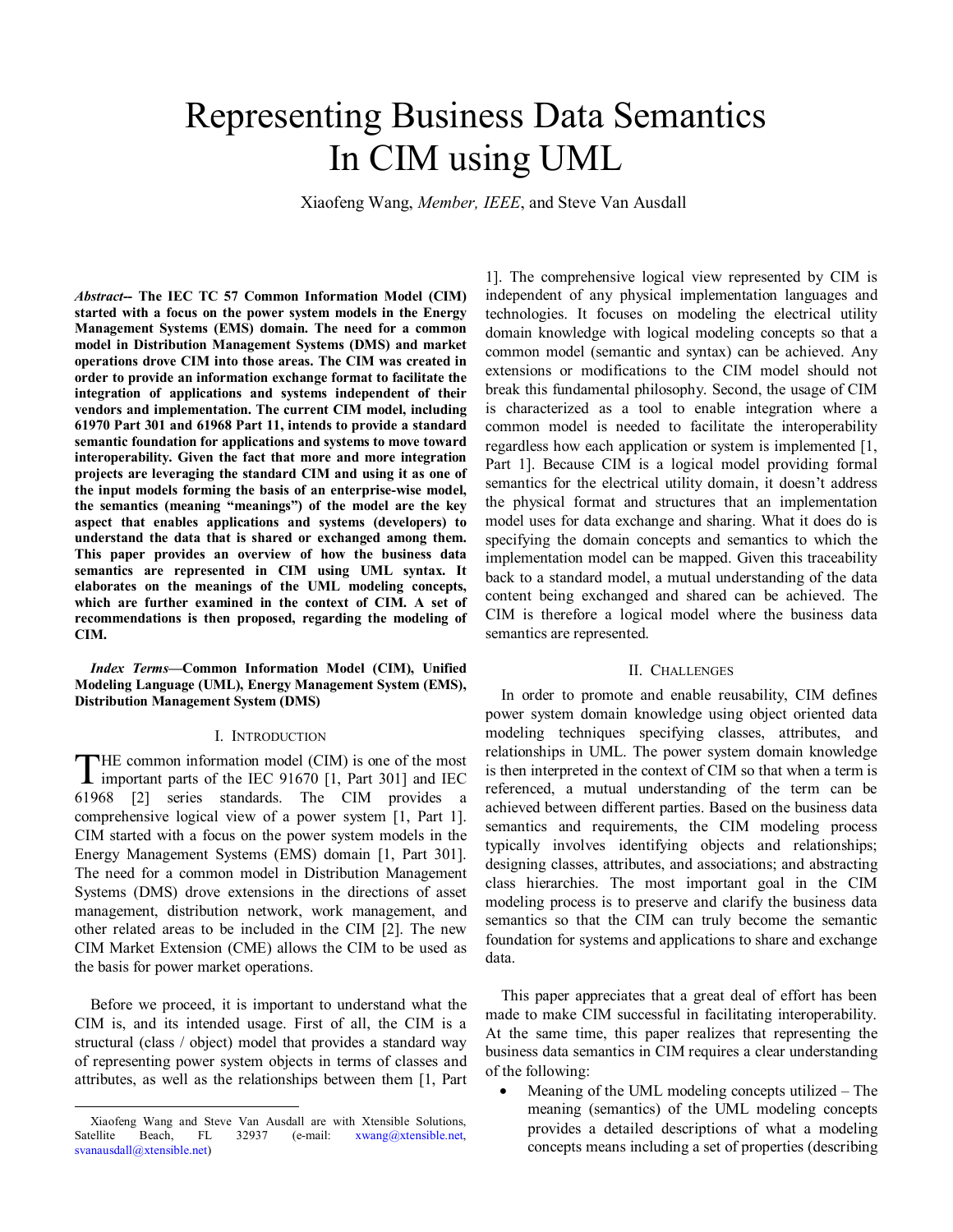difference aspects of the concepts), constraints on its uses, and its execution consequences [3, preface]. The meaning of the UML modeling concepts are the basic guideline of any object oriented data modeling practices.

• How the business data semantics are represented in the context of CIM – Modeling business data semantics and requirements with UML often results in a network of modeling concepts such as classes, attributes, and associations. The business data semantics are then carried by the modeling concepts and their semantics which provide a formal way to define entities, relationships, hierarchies, rules, constraints, and restrictions. With the formal representation of the business data semantics, the CIM then can serve as a semantic foundation not only for human understanding, but also for applications/systems to achieve common understanding, physical model (code) generations, validity checking, and other activities that formal semantics is required.

In the following section, the meaning (semantics) of the UML modeling concepts utilized in CIM are elaborated. At the same time, classes, attributes, associations, inheritance, and data types are explained and examined in the context of CIM in order to understand how business data semantics are represented. Recommendations are proposed for each CIM modeling concepts. This paper believes a set of normative rule regarding CIM modeling is much needed. Hopefully the recommendations proposed in this paper can provide a good starting point.

#### III. THE SEMANTICS OF CIM

Because UML has been chosen as the modeling language of CIM, a comprehensive understanding of the meanings of UML concepts (static view) is critical. This section elaborates the semantics of each modeling concept used in the CIM, including classes, attributes, associations, association class, inheritance, and data types. This section also provides an explanation and examination of how these modeling concepts are applied in the CIM model. This paper makes numerous references to the UML Reference Manual [3].

## *A. Class*

Generally speaking, a class represents a concept in the domain being modeled. A concept could be a real-world object such as Pole, or an abstraction such as Asset. The classes representing abstractions are often used to describe common qualities shared by their descendents in inheritance hierarchies. Two main criteria determine whether a class is abstract. If the class represents a proxy for a concept outside the scope of CIM, (such as Person), it should be abstract. If the class is in scope, but it is not typically used without a context (such as Document), the class should be defined as abstract  $[3, Part 3 - Class]$ .

Each class must have a non-null unique name within its container (such as package or containing class). A containing package or class defines a namespace. This defines the scope of a class name. The class name must be unique within its namespace. A class name may also contain a stereotype which is generally used for providing a usage distinction when code generation tools are applied  $[3, Part 3 - class name]$ .

 Based on the understanding the UML class basics, the semantics of classes modeled in CIM are examined and summarized as:

- Each CIM class shall provide an unambiguous description and definition of the concept it modeled. An exact domain meaning of each class is the foundation to guarantee that different systems and application understand CIM classes in a common way and use them in a consistent way.
- Because the CIM model doesn't explicitly define which classes are abstract [1, 2] (by default, all classes are concrete classes), specific implementations may differ in which classes can be instantiated and which can not. Furthermore, an ancestor class may be used to support substitutability principle (This is further explained in Generalization section). For example an application may want to use the PowerSystemResource class to represent any type of concrete power system resource in the situation that it doesn't know exactly what concrete class to use at the time. Either abstract or concrete needs to be explicitly defined for these classes.
- All CIM class definitions are grouped under certain packages. Although classes grouped in different packages may have the same name, each CIM class has a non-null unique name within the whole IEC 61970 Part 301 and IEC 61968 Part 11 model in order to avoid unnecessary confusions and ambiguities.
- All CIM classes (not representing data types) have NO stereotypes.

This paper proposes the following recommendations regarding CIM classes.

| <b>UML Class</b><br><b>Recommendations</b> |                                                                                                         |  |  |  |
|--------------------------------------------|---------------------------------------------------------------------------------------------------------|--|--|--|
| <b>Semantics</b>                           |                                                                                                         |  |  |  |
|                                            |                                                                                                         |  |  |  |
| Abstract vs.                               | Abstract vs. Concrete shall be addressed explicitly in                                                  |  |  |  |
| Concrete                                   | CIM.                                                                                                    |  |  |  |
|                                            | Each class shall be identified as either an abstract class<br>or a concrete class. Recommendations are: |  |  |  |
|                                            | o If a class is used for the substitutability principle                                                 |  |  |  |
|                                            | which means it could be instantiated to represent<br>concreted descendent classes, it should be set to  |  |  |  |
|                                            | concrete. Guidelines for how these classes shall be<br>implemented shall be given within the scope of   |  |  |  |
|                                            | transforming CIM to an implementation model (This                                                       |  |  |  |
|                                            | might be out of the scope of CIM modeling).                                                             |  |  |  |
|                                            | o If a class is for the incremental description purpose                                                 |  |  |  |
|                                            | only and will not be instantiated under any                                                             |  |  |  |
|                                            | circumstances, it should be set to abstract.                                                            |  |  |  |

TABLE I THE RECOMMENDATIONS FOR CIM CLASSES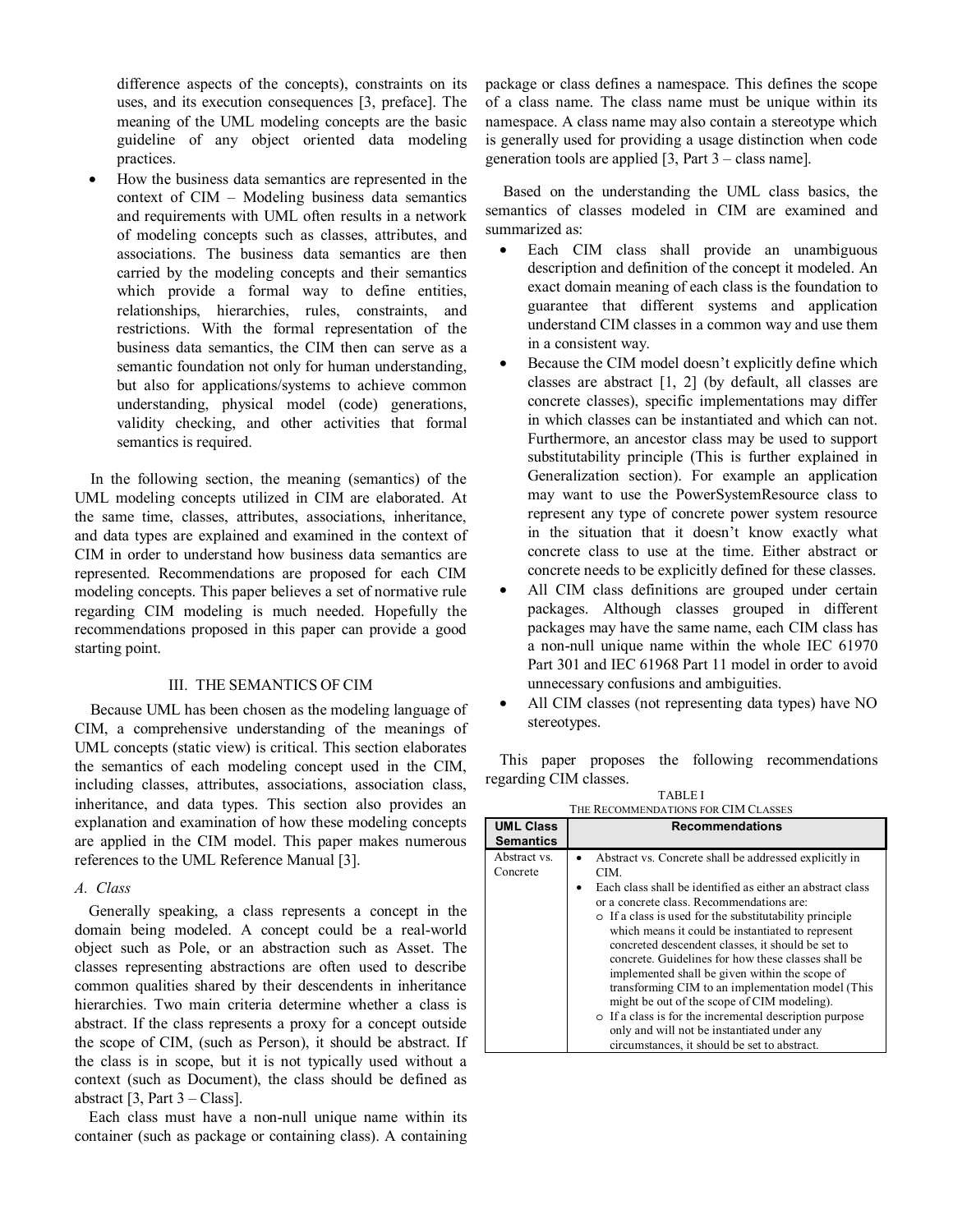| Name and   | A formal namespace for overall CIM including both     |
|------------|-------------------------------------------------------|
| namespace  | 61970 and 61968 shall be given so that CIM concepts   |
|            | can be fully qualified and better referenced.         |
|            | Each CIM class shall have a unique name within the    |
|            | CIM namespace.                                        |
|            | From the syntax perspective, when the CIM model is    |
|            | transformed to other design artifacts (XSD, RDF, OWL, |
|            | Java, $C++$ , and etc), the class name can become a   |
|            | qualified name in most of the cases. A normative rule |
|            | for naming convention shall be given. The following   |
|            | rules are recommended:                                |
|            | o Exclude reserved words used in the popular          |
|            | implementation languages.                             |
|            | o Use upper camel case (UCC).                         |
|            | o Use character set of a-z and A-Z.                   |
|            | o Don't use space, periods, or other separators.      |
| Stereotype | Stereotype shall not be used for a regular CIM class. |

## *B. Attribute*

An attribute is used to represent a particular aspect of an instance of a class. It is used to describe a value that an instance may hold [3, Part 3 – Attribute]. An attribute typically has the following settings:

- Type Type specifies the type that the value of an attribute must conform to. Type can be a class name or a built-in data type (primitive). The actual value of the attribute must be an instance of the type of one of its descendants [3, Part 3 – Attribute, Type].
- Multiplicity The multiplicity of an attribute specifies the how many values may be held by the object having the attribute. The usual multiplicity of an attribute could be exactly one, zero or one, zero or more, and one or more. If the upper limit is greater than one, it also indicates the sequence and uniqueness of the values [3, Part 3 – Attribute, Multiplicity]. The syntax of multiplicity is also defined in [3, Part 3 – Multiplicity].
- Name Each attribute must have a non-null name. This name is used to identify the attribute in the class where the attribute is defined. The uniqueness of the attribute name (including the inherited attribute) needs to be achieved within the class [3, Part 3 – Attribute, Name].
- Scope The scope defines whether the attribute is in the instance level or class level. By default, attributes are in the instance level. The semantics of the scope has been modified in UML2. The static feature flag on attribute is used to identify the scope of the attribute. For details, please refer to [3, Part 3 – Attribute, Static, Scope].
- Derivation Derivation specifies if an attribute can be derived from other modeling elements. Although it may not add additional semantic meaning to the model, it may be used for clarification or designing purpose [3, Part 3 – Attribute, Derivation].
- Visibility Visibility describes the capability of an attribute to be referenced by another modeling element in different container or class. Typically there are three status, Public, Protected, and Private. For details about the semantics for each status, please refer to [3, Part 3 – Visibility].
- Initial Value Initial value specifies the initial value of an attribute when an object is instantiated. The initial value is expressed in a text string which will be used to interpret the value of the attribute when the object is

initiated. For details, please refer to [3, Part 3, Initial Value].

• For the purpose of this paper, other settings like changeability, redefinition and subsetting, and tagged value are not elaborated here. For details about these settings, please refer to [3].

Based on the understanding of the UML attribute basics, the semantics of attributes modeled in CIM are examined and summarized as:

- Each CIM attribute (including both native and inherited) shall provide an unambiguous description and definition of the aspect it modeled. An exact domain meaning of each attribute is the foundation to guarantee that different systems and application understand CIM attributes in a common way and use them in a consistent way.
- Type Each attribute defined in a CIM class (excluding these classes for data type purpose) has a type which is either a built-in type or a CIM data type class. So far, there is no attribute has been defined with a type as another CIM class.
- Multiplicity The current multiplicity expression of all CIM attributes is omitted from the definition. According to the UML syntax [3, Part 3, Multiplicity], the multiplicity is exactly one when the expression is omitted. A discrepancy may exist between the model definition and the common understanding of the multiplicity of CIM attributes, which is zero to one if omitted.
- Name Each CIM attribute (including both native and inherited attributes) has a unique non-null name within its containing class.
- Scope The scope of all CIM attribute is at the instance level. There are no static attributes defined.
- Derivation Derivation indicators are not used in any of the CIM attributes.
- Visibility All CIM attributes are currently set to Public. Any status other than Public presents programming language independent information.
- Initial Value Initial values have been seen in some of the CIM attributes.

This paper proposes the following recommendations regarding CIM attributes. TABLE II

| THE RECOMMENDATIONS FOR CIM ATTRIBUTES             |                                                                                                                                                                                                                                                                                                                                                                   |  |  |
|----------------------------------------------------|-------------------------------------------------------------------------------------------------------------------------------------------------------------------------------------------------------------------------------------------------------------------------------------------------------------------------------------------------------------------|--|--|
| <b>UML</b><br><b>Attribute</b><br><b>Semantics</b> | <b>Recommendations</b>                                                                                                                                                                                                                                                                                                                                            |  |  |
| Type                                               | A normative rule is recommended to enforce that each<br>attribute must have a type.<br>UML primitive and CIM user-defined data type are<br>legitimate candidates for attribute type.<br>The possibility of modeling an association as an<br>attribute (the type would be a regular CIM class) needs<br>to be considered if the association is owned by the class. |  |  |
| Multiplicity                                       | Provides possibility of allowing absence of (optional)<br>values or null values (zero multiplicity), and greater<br>than one.<br>If the multiplicity is greater than one, sequence and<br>uniqueness information needs to be given.                                                                                                                               |  |  |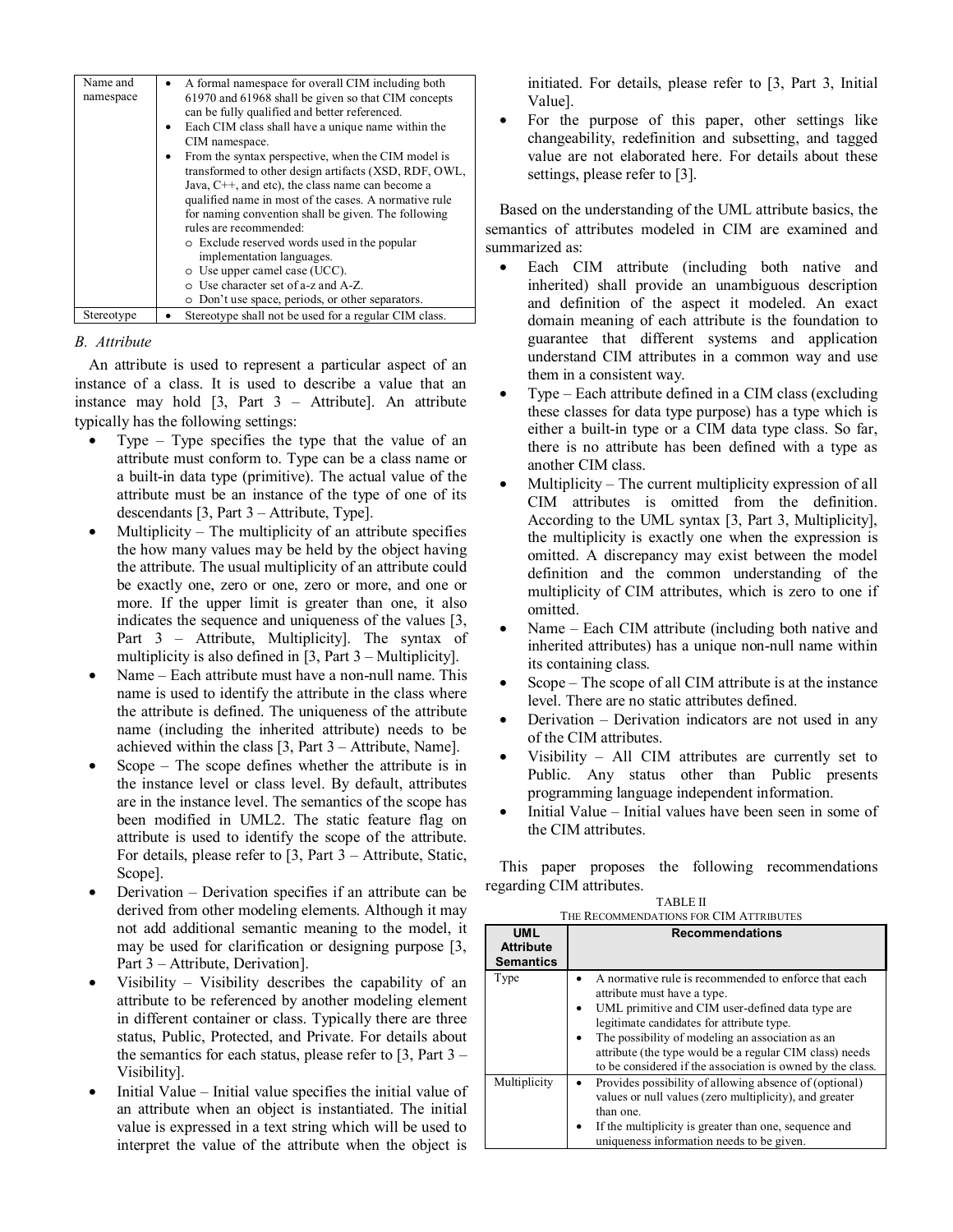| Name          | Each CIM attribute (including both native and<br>inherited) shall have a unique name within its defining<br>class.<br>From the syntax perspective, the attribute name should:<br>o Exclude reserved words used in the popular<br>implementation languages.<br>o Use lower camel case (UCC).<br>o Use character set of a-z and A-Z.<br>o Don't use space, periods, or other separators. |
|---------------|----------------------------------------------------------------------------------------------------------------------------------------------------------------------------------------------------------------------------------------------------------------------------------------------------------------------------------------------------------------------------------------|
| Scope         | No static attributes are allowed in CIM.                                                                                                                                                                                                                                                                                                                                               |
| Derivation    | Because derivation may provide some advantages for<br>further clarification and saving computation, the<br>possibility of using derivation shall be considered by the<br>CIM standard.                                                                                                                                                                                                 |
| Visibility    | All attribute must have "Public" visibility                                                                                                                                                                                                                                                                                                                                            |
| Initial Value | Initial value shall not be given to any CIM attributes.<br>They should be used in the corresponding<br>implementation model.                                                                                                                                                                                                                                                           |
| Stereotype    | Stereotype shall not be used for any CIM attribute.                                                                                                                                                                                                                                                                                                                                    |

# *C. Binary Association*

In general, an association is a relationship among two or more specified classes that describes the connection between their instances. A binary association is an association that has exactly two association ends. The structure of a binary association typically includes:

- Association Name An association may have an optional name which shall be unique among the associations and classes within the containing package. An association is not required to have a name. Rolename on its ends provides an alternative way to distinguish multiple associations among same classes [3, Part 3 – Association].
- Association End Association end defines the participation of one class at a give position (role) in the association. Each association end specifies the properties that apply to the participation of the corresponding object. The properties include:
	- o Name (rolename) Association end name, also known as rolename, is used to identify the association end of an association. It is also used to navigate from one object to another object using the association. Given the purpose of the rolename, it must be unique in both namespaces (classes). All rolenames in an association must be different. The rolenames for a self-association are necessary to distinguish the roles that the same class plays on either end of the association. Rolenames are also necessary to distinguish associations between the same pair of classes which don't have association names. In the case that there is only one association between a pair of classes, the rolename is optional because the class name can be used to distinguish the association end  $[3, Part 3 - Association end]$ Rolename].
	- o Visibility The association end visibility specifies if the class on the far end can see the association toward the end with the visibility settings. The typical status of the visibility is Public, Private, and Protected. For more details, please refer to [3, Part 3 – Association end, visibility].
	- o Multiplicity Multiplicity defines possible number of objects for an association end that may exist

simultaneously. If the lower bound is set to zero, a distinction should be made between absence of value and null. If the upper bound is set to greater than one, the sequence and uniqueness of the objects are also needs to be specified  $[3, Part 3 -]$ Association end, Multiplicity].

- o Navigability Navigability specifies if a given object on one end of the association is able to find the object(s) on the other end of the association [3, Part 3 – Association end, Navigability].
- o Aggregation Aggregation models the whole-part relationship between an aggregate object and constituent objects. The object on the constituent side (part) is part of the object on the aggregate (whole) side. The additional semantics that the aggregation added to the association is that chains of aggregation instances may not form a circle. It is also important to understand that the lifecycle of constituent objects are independent of the aggregate object  $[3, Part 3 - Association end]$ Aggregation].
- o Composition Composition is a stronger form of Aggregation with additional constraint which gives the ownership of the constituent objects to the aggregate object. Composition is used when the part objects are actually owned by the owner and don't have independent life without the owner. For details, please refer to [3, Part 3 – Association end, Aggregation, Composition].
- Derivation Derivation specifies if an association can be derived from other modeling element.
- For the purpose of this paper, other settings like changeability, redefinition, and specialization are not elaborated here. For details, please refer to [3].

After understanding the basics of UML associations, the semantics of associations modeled in CIM are examined and summarized as:

- Each CIM association shall provide an unambiguous description and definition of the aspect it modeled. An exact domain meaning of each association is the foundation to guarantee that different systems and application understand CIM associations in a common way and use them in a consistent way.
- Association Name There is no association name for any of the associations modeled in CIM so far.
- Association End
	- o Name (rolename) Each association end is given a name in CIM. From the semantic perspective, the namespace and uniqueness of each rolename need to be normatively defined.
	- o Visibility Each association end in CIM is set to public regarding the visibility.
	- o Multiplicity Each association end in CIM is defined with multiplicity information. Typical multiplicity includes exact one, zero to one, zero to many, and one to many.
	- o Navigability All the associations in CIM can be navigated in both ways.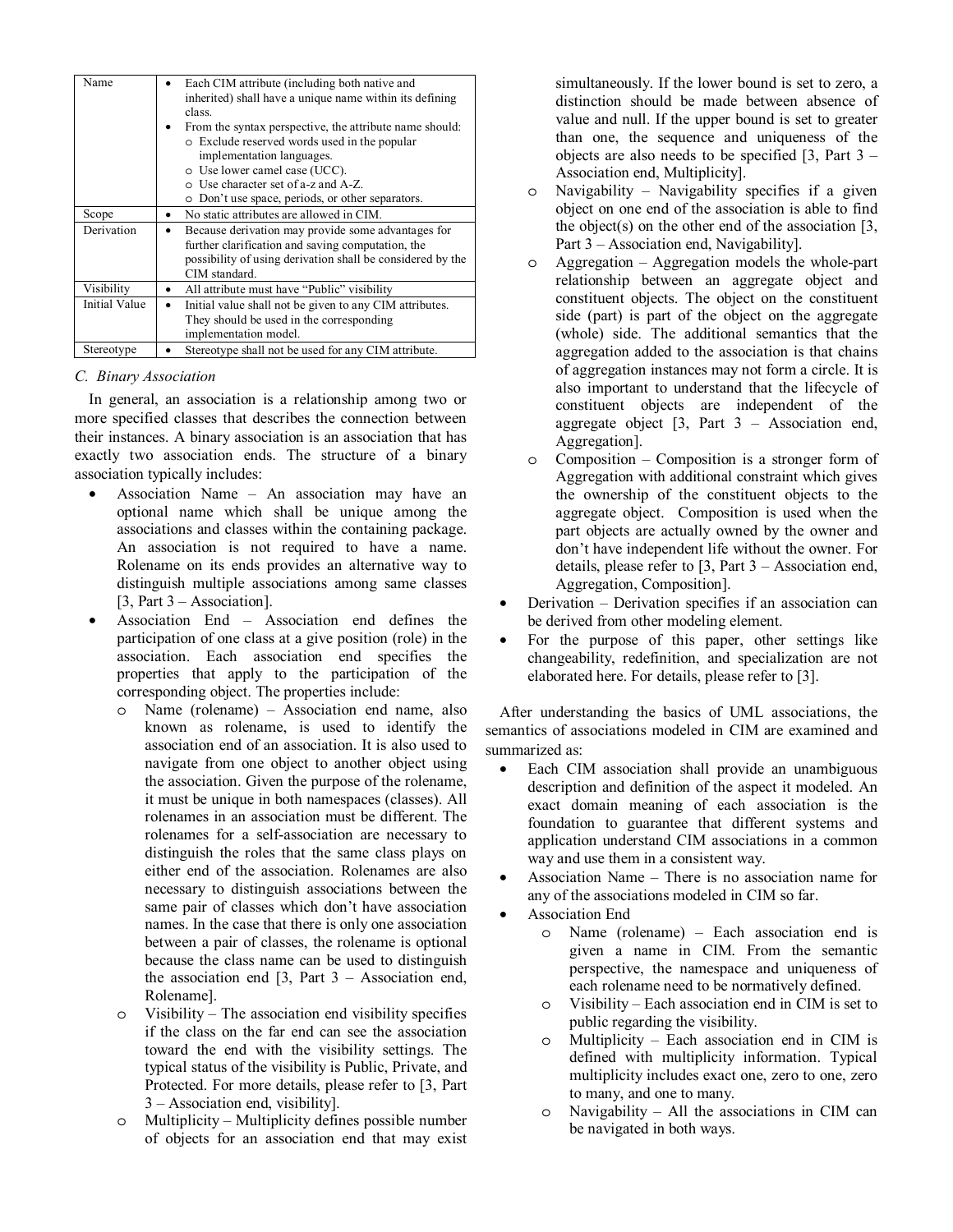- o Aggregation and Composition Aggregation is used to model the whole-part relationship in CIM. So far, there is no composition in CIM.
- Derivation There is no association defined as a derived association. Actually derived association is the most commonly used derived element. It represents a virtual association that can be computed from two or more fundamental associations. For example a derived association can be set up between the ConductingEquipment and ConnectivityNode to show to which connectivity node a device is connect. The association can be computed from the relationship between ConductingEquipment->Terminal, and Terminal->ConnectivityNode. Although it may not provide additional semantic information, an implementation may want to explicitly include the derived association in order to avoid recomputing.

This paper proposes the following recommendations regarding CIM binary associations.

| <b>TABLE III</b>                                |  |  |  |  |  |
|-------------------------------------------------|--|--|--|--|--|
| THE RECOMMENDATIONS FOR CIM BINARY ASSOCIATIONS |  |  |  |  |  |

| <b>UML Binary Association</b><br><b>Semantics</b> |                                   | <b>Recommendations</b>                                                                                                                                                                                                                                                                                                                                                                                                                                                                                                                                                                                             |
|---------------------------------------------------|-----------------------------------|--------------------------------------------------------------------------------------------------------------------------------------------------------------------------------------------------------------------------------------------------------------------------------------------------------------------------------------------------------------------------------------------------------------------------------------------------------------------------------------------------------------------------------------------------------------------------------------------------------------------|
| <b>Association Name</b>                           |                                   | $\bullet$<br>No binary association requires an<br>association name.                                                                                                                                                                                                                                                                                                                                                                                                                                                                                                                                                |
| Association<br>End<br>Derivation                  | Name<br>(rolename)                | Each rolename (including both native<br>and inherited) needs to be unique<br>within its defining class.                                                                                                                                                                                                                                                                                                                                                                                                                                                                                                            |
|                                                   | Visisbility                       | Each association end shall have<br>$\bullet$<br>"Public" visibility                                                                                                                                                                                                                                                                                                                                                                                                                                                                                                                                                |
|                                                   | Multiplicity                      | If the lower bound is set to zero $-$ The<br>difference between absence of value<br>and null shall be made. The<br>recommendation is using absence of<br>value.<br>If the upper bound is set to greater<br>than one - Currently the ordering and<br>uniqueness of a set of objects are not<br>explicitly specified in CIM. In UML1,<br>the ordering was separate from the<br>multiplicity. In UML2, ordering and<br>uniqueness are closely related to<br>multiplicity. This paper recommends:<br>o The sequence of objects shall be set<br>to unordered.<br>o The uniqueness of objects shall be<br>set to unique. |
|                                                   | Navigability                      | Possibility of defining one-way<br>$\bullet$<br>navigability needs to be considered in<br>the CIM standard. Because<br>navigability may implicate reference,<br>pointers, or foreign keys in the<br>implementation model, an appropriate<br>one-way navigability may reduce<br>unnecessary complexity for the<br>implementation model.                                                                                                                                                                                                                                                                             |
|                                                   | Aggregation<br>and<br>Composition | Aggregation shall be used to model<br>$\bullet$<br>whole-part relationship. The chains of<br>aggregation must not form a circle<br>which mean if object (a) is part of<br>object (b), object (b) can not be part of<br>(a) directly or indirectly.<br>Composition shall be used in the case<br>that the lifecycle of the part object is<br>controlled by the whole object.<br>Because derivation may provide some                                                                                                                                                                                                  |
|                                                   |                                   | advantages for further clarification<br>and saving computation, the                                                                                                                                                                                                                                                                                                                                                                                                                                                                                                                                                |

| possibility of using derivation shall be |  |
|------------------------------------------|--|
| considered by the CIM standard.          |  |

# *D. Association Class*

A binary association provides the capabilities for modeling a relationship between two sets of objects. When the relationship needs its own properties, a binary association is not sufficient to provide necessary modeling capabilities. For example if the percentage of the ownership between a resource and an organization (a resource may be owned by more than one organization, an organization may own more than one resource) needs to be modeled, an attribute is probably needed to model the percentage for the ownership. This ownership percentage doesn't belong to either the resource or the organization. It belongs to the ownership relationship. An association class is usually applied to the scenario that the link between two or more objects need its own attributes, operations, or reference to other objects. An association class is an association that is also a class so that it has both association properties (association end) and class properties (attributes and operations). The association class and the corresponding association is really a single modeling element which describes all aspects of a link between objects.

From implementation perspective, an association class can be treated as a class with references to the association ends. This may lead to a way that decouples the association class (connecting class A and B) with a class that have binary associations to A and B. It is important to know that the semantics of the two modeling approaches are not the same although they may model the same information. If the uniqueness is set on the association end, the identity of an association class instance is determined by the unique combination of the references. If the setting on the association end is non-unique, the identity of an association class instance needs to be determined by properties of the association class along with the combination of the references. For more details, please refer to [3, Part 3 – Association Class].

Association classes are used in the CIM model [2]. Because association classes are associations and classes, all the settings for associations and classes needs to be given for any association class in CIM. In addition to that, the follow recommendations are proposed:

- If an association class is defined for an association between two classes, can the association be used without the involvement of the association class? Based on the semantics of the UML, the answer is no. The common understanding and usage on this case are yet to be established.
- If the multiplicity is greater than one, the uniqueness needs to be defined explicitly. Unlike the CIM binary associations, the introduction of the association class may also introduce the case that the pair of the instance of the two classes is not unique. For example the same pair of instances of Organization and Document may play different roles which are identified by difference instances of the DocOrgRole class.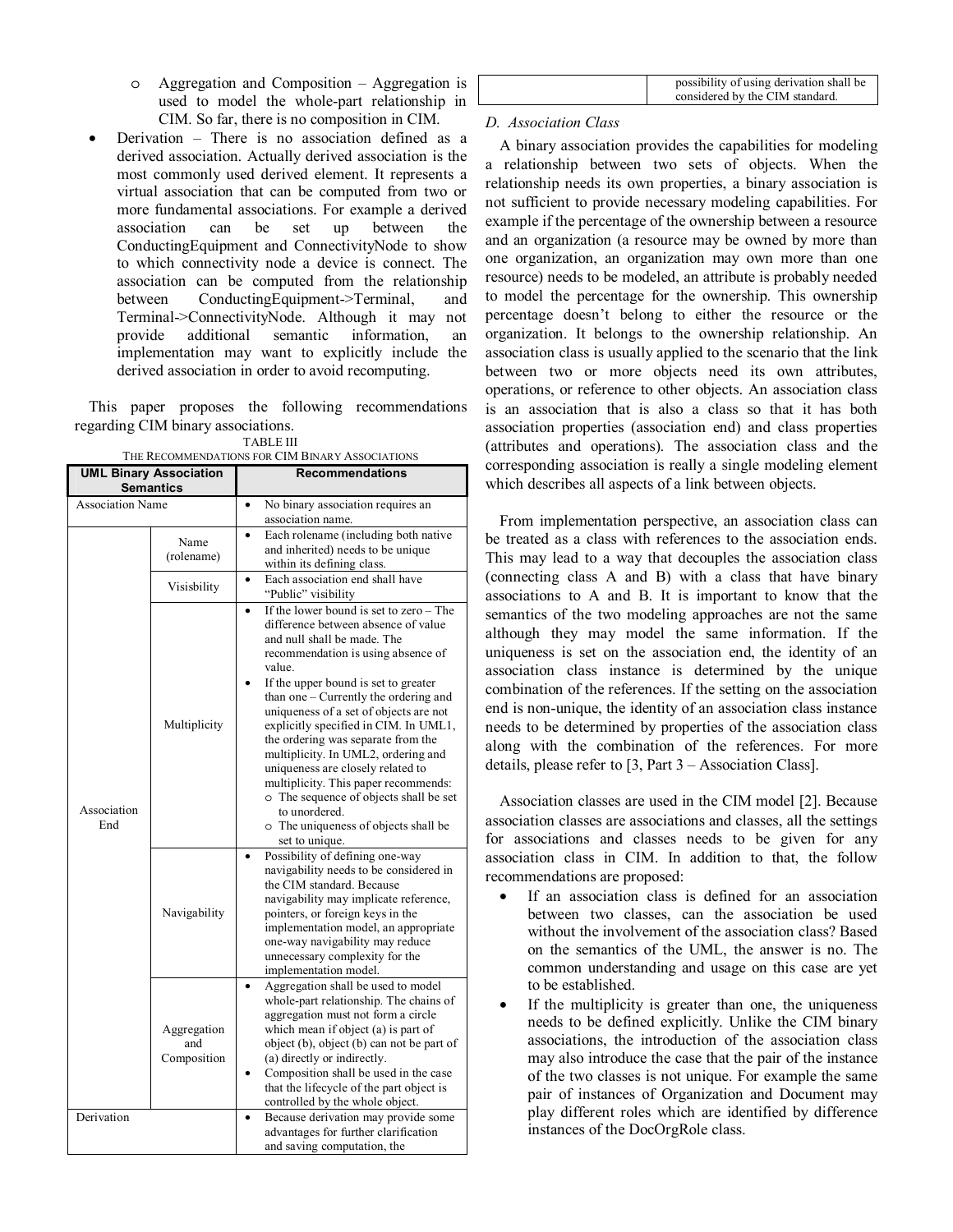The identification of instances of an association class needs to be given. Because the association class is part of the association, the identification of instances of the association class is an important factor to fully describe the association.

# *E. Generalization*

Generalization describes the relationship between a more general definition and a more specific definition. The more specific definition inherits from the general one and extends it. It fully complies with the general definition. There are two purposes of generalization:

- Substitutability Principle This is to define the condition that an instance of a more specified class can be used when a variable of a more general class is declared. This rule enables polymorphism which is one of the most powerful object-orient programming concepts [3, Part 2 – Generalization].
- Inheritance It is a mechanism of incrementally describe an element by sharing descriptions of its ancestors. With the inheritance, the subclass is able to incrementally define its properties by sharing the properties defined in its ancestors [3, Part 2 – Inheritance].

The substitutability principle provides the power of representing objects of descendent classes by the ancestor class. In CIM, some of the ancestor classes may never be used for substitutability. For example, the class Naming is purely designed for reusing the attributes and it is not appropriate to use it for representing any of the objects of the descendent classes. In most cases, the ancestor classes may be used to represent concrete descendent classes. Whether an ancestor class can be instantiated is depend on if it is abstract or concrete. Recommendations are given in the previous section regarding abstract vs. concrete.

For inheritance purpose, attributes and participations in associations are shared by subclasses. If a subclass is created, the inherited attributes and participations have the following semantics:

- Inherited attributes All attributes defined in the ancestor classes may be shared by its descendents. All attributes including the inherited ones need to be unique in the descendent class.
- Inherited association participations All association participations defined in the ancestor classes may be shared by its descendents. All association participations including the inherited ones need to be unique in the descendent class.

## *F. Data Type*

In UML, there are primitive predefined data types and userdefinable data types. The primitive predefined data type includes Numbers (Integer), Strings, and Booleans. The userdefinable types are enumerations. The meanings of the primitive predefined data types are independent of any programming languages and they are not user-definable. The enumeration type is user-definable data type that has a name

and a list of enumeration literals. In a particular implementation, a UML data type may need to be further expressed in a language type which is a data type expressed in a programming language (Java, C++, XSD, and etc). Language types are not defined in UML specification. A profile may need to be defined for language type for a particular language. For more details, please refer to [3, Part 3 – Data Type].

In CIM, data types are defined and used in the following ways:

- UML primitive predefined data types String, Integer, and Booleans are used specify the type of attributes.
- Non UML primitive data types Long, unsignedLong, Double, Short are also used to specify the type of attributes.
- Enumeration type enumeration type is used to define enumerations.
- Stereotyped classes stereotyped  $(\leq Primitive\geq)$ classes are used to define CIM data types. Usually, it has an attribute, value, to represent the value of the attribute, and another attribute, unit, to represent the engineering unit.

UML only defines a limited set of language independent primitive types. For the purpose of CIM, a richer set of data types including real number and date time which can provide a clear and programming language independent definition is much needed. Different profiles of mapping CIM data types to programming language specific data types may need to be developed. This paper proposes the following recommendations regarding the CIM data types:

- CIM data types shall not have identities which mean they are only used to represent values.
- Only UML primitive data type and CIM data type can be used as type for any attribute in the CIM data type classes.
- No associations shall be defined between any CIM data type classes.

# IV. CONCLUSIONS

Because CIM is intended to be a logical model for facilitating the integration between applications and systems regardless of their implementation method, the semantics of CIM is a fundamental key factor to achieve that goal. To succeed, we need clearly defined domain knowledge, including concepts, relationships and rules to provide the foundation. Secondly, the domain knowledge needs to be represented consistently with UML modeling concepts and semantics in such a way that the domain concepts and relationships can be formally defined. This paper examines the existing semantics of the CIM model, and elaborates on the meanings of the UML modeling concepts used. At the same time, it explores how the business data semantics are represented within the context of CIM. The result is a set of recommendations proposing guidelines for the use of each CIM modeling construct to represent the business semantics.